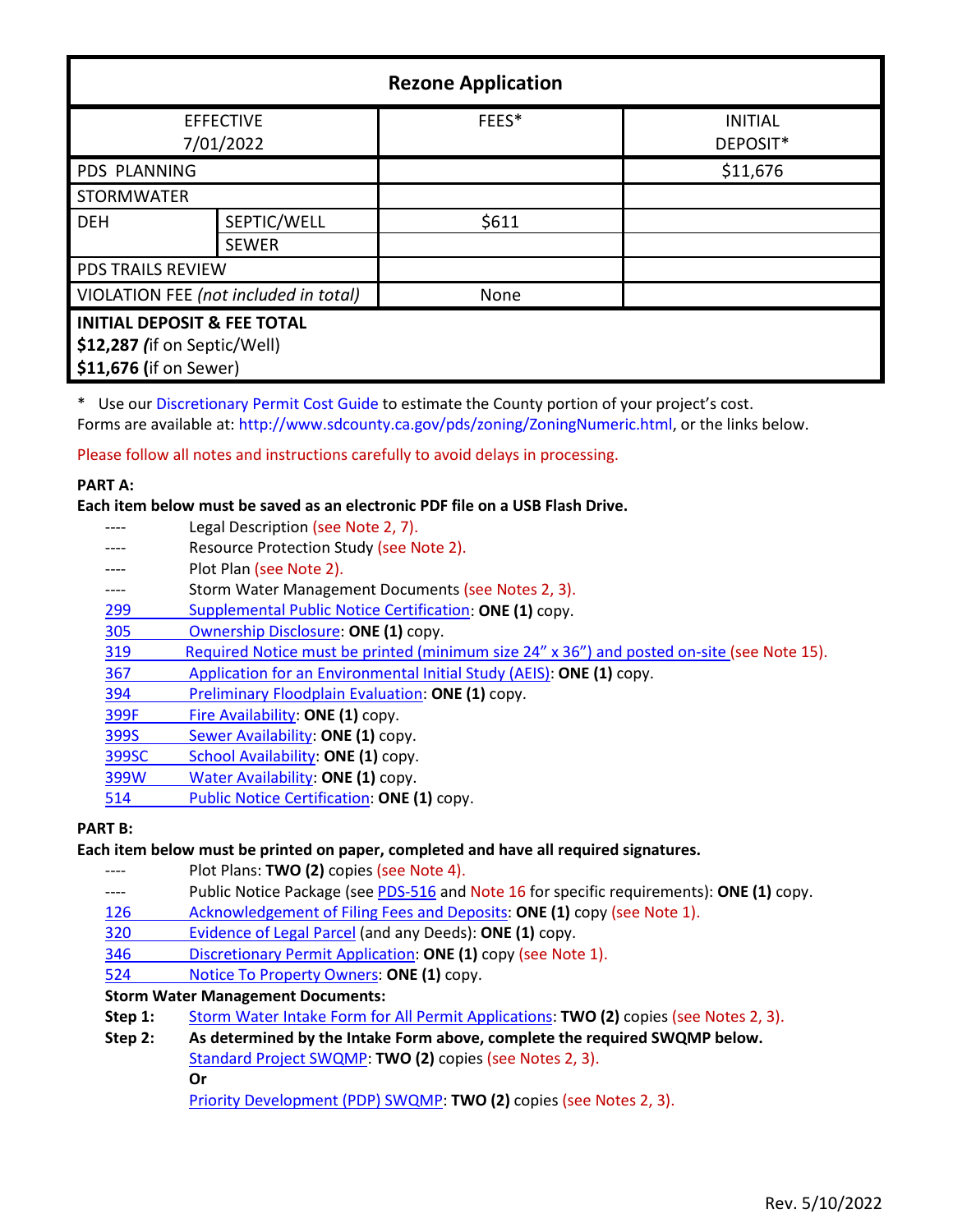# **PART C:**

### **All items below are for your information. Please do not bring in these items.**

- 090 [Minimum Plot Plan Information](http://www.sdcounty.ca.gov/pds/docs/pds090.pdf)
- 209 [Defense and Indemnification Agreement FAQs](http://www.sdcounty.ca.gov/pds/zoning/formfields/PDS-PLN-209.pdf)
- [247 Fish and Wildlife Fees](http://www.sdcounty.ca.gov/pds/zoning/formfields/PDS-PLN-247.pdf)
- [298 Supplemental Public Notice Procedure](http://www.sdcounty.ca.gov/pds/zoning/formfields/PDS-PLN-298.pdf)
- [374 Resource Protection Study](http://www.sdcounty.ca.gov/pds/zoning/formfields/PDS-PLN-374.pdf)
- 383 [How to Process a Rezone Request](http://www.sdcounty.ca.gov/pds/zoning/formfields/PDS-PLN-383.pdf)
- [515 Public Notice Procedure](http://www.sdcounty.ca.gov/pds/zoning/formfields/PDS-PLN-515.pdf)
- [516 Public Notice Applicant's Guide](http://www.sdcounty.ca.gov/pds/zoning/formfields/PDS-PLN-516.pdf)
- [906 Signature Requirements](http://www.sdcounty.ca.gov/pds/zoning/formfields/PDS-PLN-906.pdf) 
	- [Policy I-49: Distribution of Notification of Land Use Hearings](http://www.sdcounty.ca.gov/cob/docs/policy/I-49.pdf)

# **NOTES:**

# 1. **IMPORTANT:**

A Registered Property Owner **MUST SUBMIT** a **Signed Letter of Authorization** for an Agent if; An Authorized Agent signs the PDS-346 form and is not the registered owner of the parcel.

Or, the parcel is owned by two or more registered owners.

Or, not all of the registered owners are signing the PDS-346 form.

Or, the Authorized Agent is not the Financially Responsible Party.

Or, the parcel is owned by a Corporation.

# **ADDITIONALLY:**

Financially Responsible Party **MUST SIGN** form PDS-126. Financially Responsible Party **INFORMATION MUST MATCH EXACTLY** on form PDS-126 Authorized Agent **may sign** form PDS-346 **ONLY IF ATTACHED** to a **Signed Letter of Authorization.** 

- 2. Save each complete Study, Report, Plot Plan, Map, etc., as an electronic PDF file onto ONE (1) USB Flash Drive. Provide only ONE (1) USB Flash Drive. Submit only the requested files. Files CANNOT have any security restrictions or passwords. Please name each PDF file on the USB Flash Drive based on the "Title or Type" of document being submitted (examples: Plot Plan, Resource Protection Study, Grading Plan). Please note: the USB Flash Drive will not be returned.
- 3. The Storm Water Intake Form determines whether a project requires a Standard SWQMP or Priority Development Project (PDP) SWQMP. These forms and documents must be submitted on paper and as PDF files on the USB Flash Drive and have all required signatures.
- 4. Two (2) hard copies of the plot plan. The plot plan may be assessor's sheets indicating the surrounding zones. (Folded to 8 1/2" x 11" with the lower right-hand corner exposed.)
- 5. School Availability (PDS-399SC) letters are required only when increasing density.
- 6. If the Rezone is linked to a Tentative Map, then PDS-524 must indicate the surrounding zones.
- 7. A typed Legal Description of the area to be rezoned must accompany the application.
- 8. Give applicant PDS-319 (Notice of Application) and PDS-382 (Flagging Procedure for Projects).
- **9. A Major Pre-Application Meeting is MANDATORY prior to the submittal of this application.**
- 10. At INTAKE: One (1) copy of the Major Pre-Application letter from PDS or; One (1) copy of the form waiving the Major Pre-Application Meeting MUST be submitted by the applicant. Techs: Check ACCELA to be sure the applicant has completed a Major Pre-Application Meeting. If not, we cannot accept the submittal.
- 11. Project goes to local Community Planning Group and/or Design Review Board for recommendation.
- 12. Use the same PROJECT # (not case #) as the Major Pre-Application when entering this application into ACCELA.
- 13. If project is a violation, plans must have Code Compliance Officer's stamp before accepting the application.